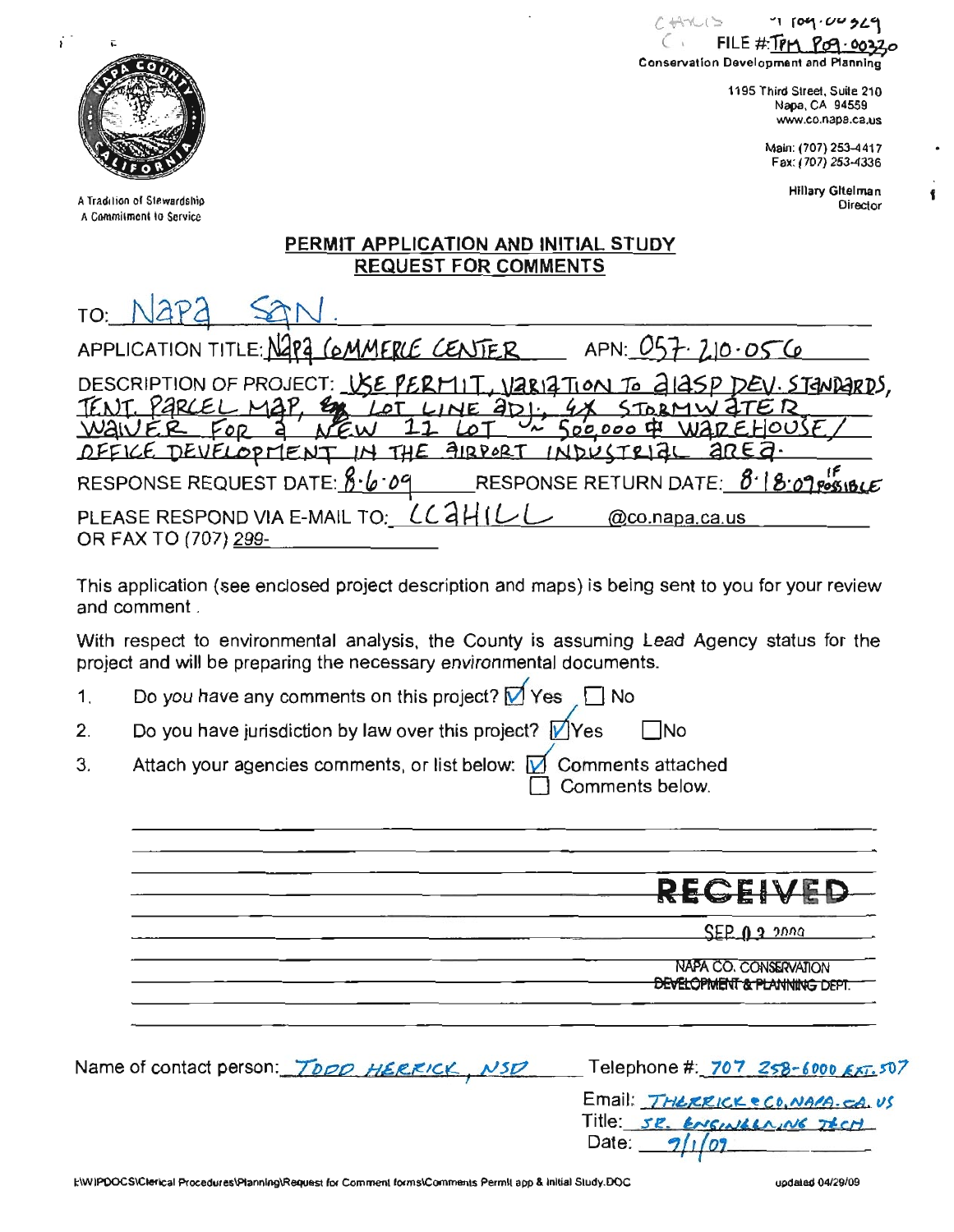

Dedicated to Preserving the Napa River for Generations to Come

935 HARTLE COURT P.O. BOX 2480 **FOR SON 248<br>TELEPHONE (707) 258-6000<br>FAX (707) 258-6048<br>FAX (707) 258-6048** 

## **RECEIVED**

SEP 0 3 2009

September 1, 2009

NAPA CO. CONSERVATION DEVELOPMENT & PLANNING DEPT.

Napa Sanitation District Conditions of Approval for Project P09-00329-UP & P09-00330-TPM (APN 057-210-056)

- is currently outside of the boundaries of the Napa Sanit<br>into the District boundaries will be required.<br>"Charakters" is a bell in the best of the set of the set feet. District. e<br>、 water in the second term in the second term in the second term in the second term in the second term in the second term in the second term in the second term in the second term in the second term in the second term in the y outside of the boundaries<br>strict boundaries will be requir าเ<br>a u<br>d o<br>ic<br>sl n<br>D p<br>C el<br>D e subject p<br>.trict. Annex Grease
- ly 1,100 lineal feet<br>nsion. The main sha parcel  $S$ <br>fi property<br>Property<br>Property e<br>1 ain in the proposed Devlin Road extension. T n<br>Ic posed Devilli Road exters<br>m the curb line and a mini se<br>S trict. Annexation into the District boundanes will be r<br>|-<br>| e | property | owner/developer shall | install | approxim e<br>a pp<br>Ri '<br>r al<br>se<br>th er<br>ord<br>a et<br>1 e property owner/de<br>hitary sewer main in<br>talled a minimum of 8<br>ter.lines ...<br>|<br>| y<br>ein<br>sh ev<br>;<br>; im<br>Prove<br>Prove ter line<br> interceptors
- itary sewer lateral connected to a p cı<br>ol nnected to ;<br>wer main ex te<br>ne<br>al 13 served Take<br>but may require ry<br>tr<br>om i<br>a ant building l<mark>a</mark> water lines.<br>Each parcel shall be served by a sepa .<br>sanitary sewer main. The current buil utilize ים<br>זו rcer snall be serv<br>sewer main, Th<br>t Boulevard, registered DE<br>In er main<br>Ilevard i<br>Ni
- i<br>In e<br>er shall install approximately<br>Incoressed Devlin Reed extensive p<br>d<br>al ne<br>n erty owner/dev<br>water line in t<br>be installed a ap<br>R<br>fr ا:<br>e required ne<br>) re<br>) 1 in e property owner/developer shall install approximately 1,200 is<br>laimed water line in the proposed Devlin Road extension. The r<br>D<br>nl n<br>»Տ<br>m ter line in the proposed Devlin Roa<br>Einstalled a minimum of 8 feet from i<br>ec v<br>c ic<br>e ie reci<br>10 fee Program" building bu<br>e utilities.
- utilities.<br>The proposed project falls within the District's Reclaimed Water Benefit Zone.<br>proposed project shall utilize reclaimed water for all landscape irrigation purpo rrigation purpo וכ<br>נו onsite in<br> .u<br>ns<br>;, sed project falls within the District's Reclaimed <mark>\</mark><br>project shall utilize reclaimed water for all lands<br>/developer shall be responsible for installing the n or<br>ita<br>m raimed water<br>ponsible for in<br>Drogram" mar r rogram m ie<br>n וי<br>פ<br>ש ie<br>e<br>Se m<br>e<br>P sewer ct<br>al<br>r : s<br>je<br>js d<br>D<br>D p<br>e<br>ili
- b<br>b<br>la en<br>Is n<br>d n<br>da sewer  $\overline{\phantom{a}}$ equired sanitary sewer and reclaime<br>istered civil engineer conforming to N  $\frac{1}{2}$ nd<br>fo ta<br>en<br><sub>/a</sub> equired san te<br>u  $\mathsf{f}$ n<br>b:<br>th ilities per<br>Jan show sewer r<br>Pr
- th the District claimed v ti<br>Th Into a subdivision agreement with<br>ing the required sanitary sewer and<br>ation to the District. m<br>ie e<br>V The owner/developer shall enter into a subdiv rec<br>ex  $\frac{1}{2}$  prior to final annexation to the  $\frac{1}{2}$  $\frac{1}{1}$ n<br>e<br>re ina<br>ne<br>llc r<br>bi<br>גר .<br>Rec it<br>Ir
- as buildings except in the restroom and S<br>District the set of the set of the set of the set of the set of the set of the set of the set of the set of the set of the set of the set of the set of the set of the set of the set of the set of the set of the set of th
- a: narca.<br>d servi If the required for any restaurants and/or food e<br>ie ne<br>re .<br>h and er<br>E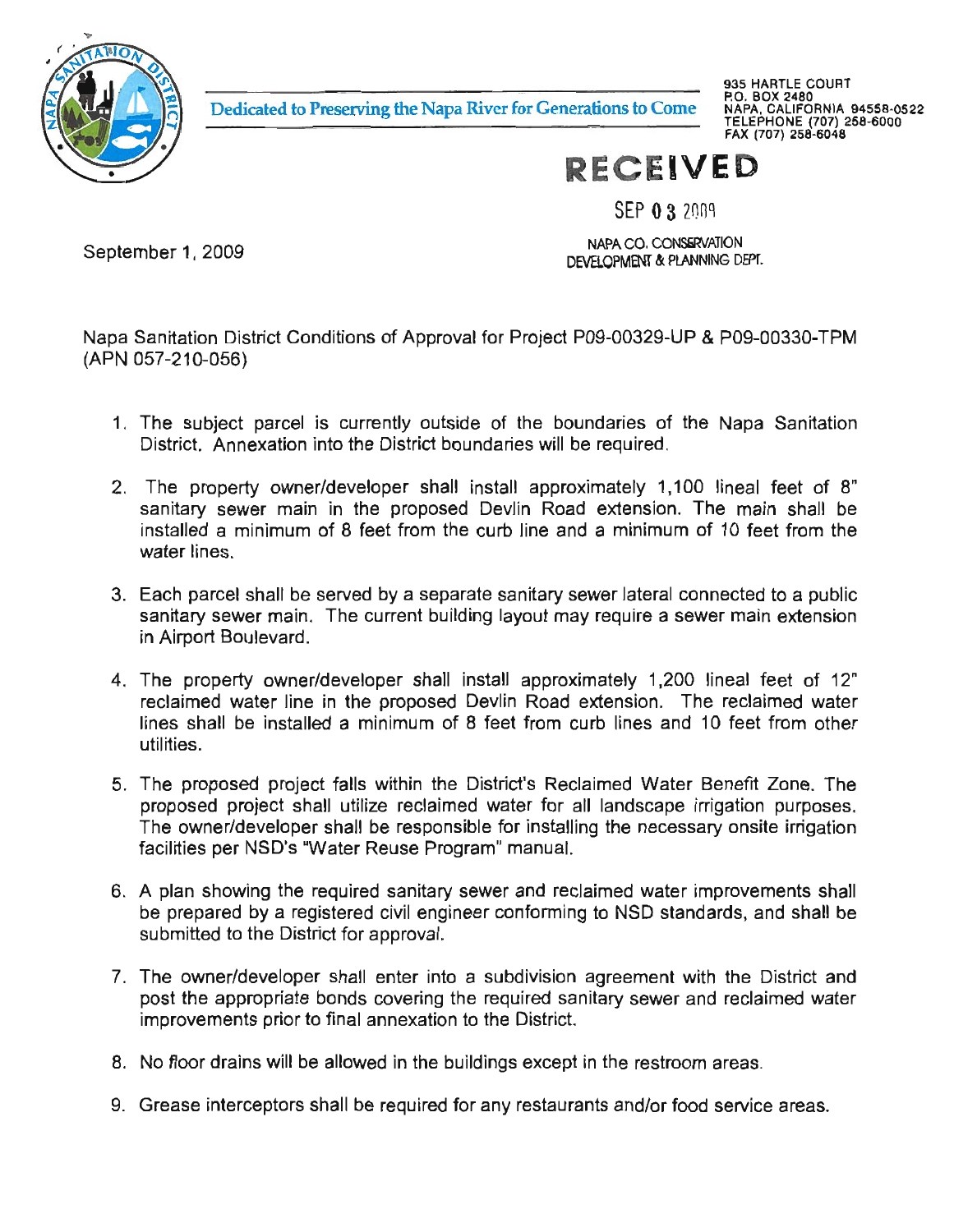- 10. The proposed development will be subject to annexation, plan check, inspection, and connection fees per NSD Ordinance, based on the rates in effect at the time they are paid. The owner/developer should contact the District for information regarding fees.
- 11. Additional conditions may be imposed on the project depending on the ultimate use of the buildings.

09-00329

 $\begin{array}{ccccc}\n\ddots & & & \infty & \\
\downarrow & & & \infty & \\
\end{array}$